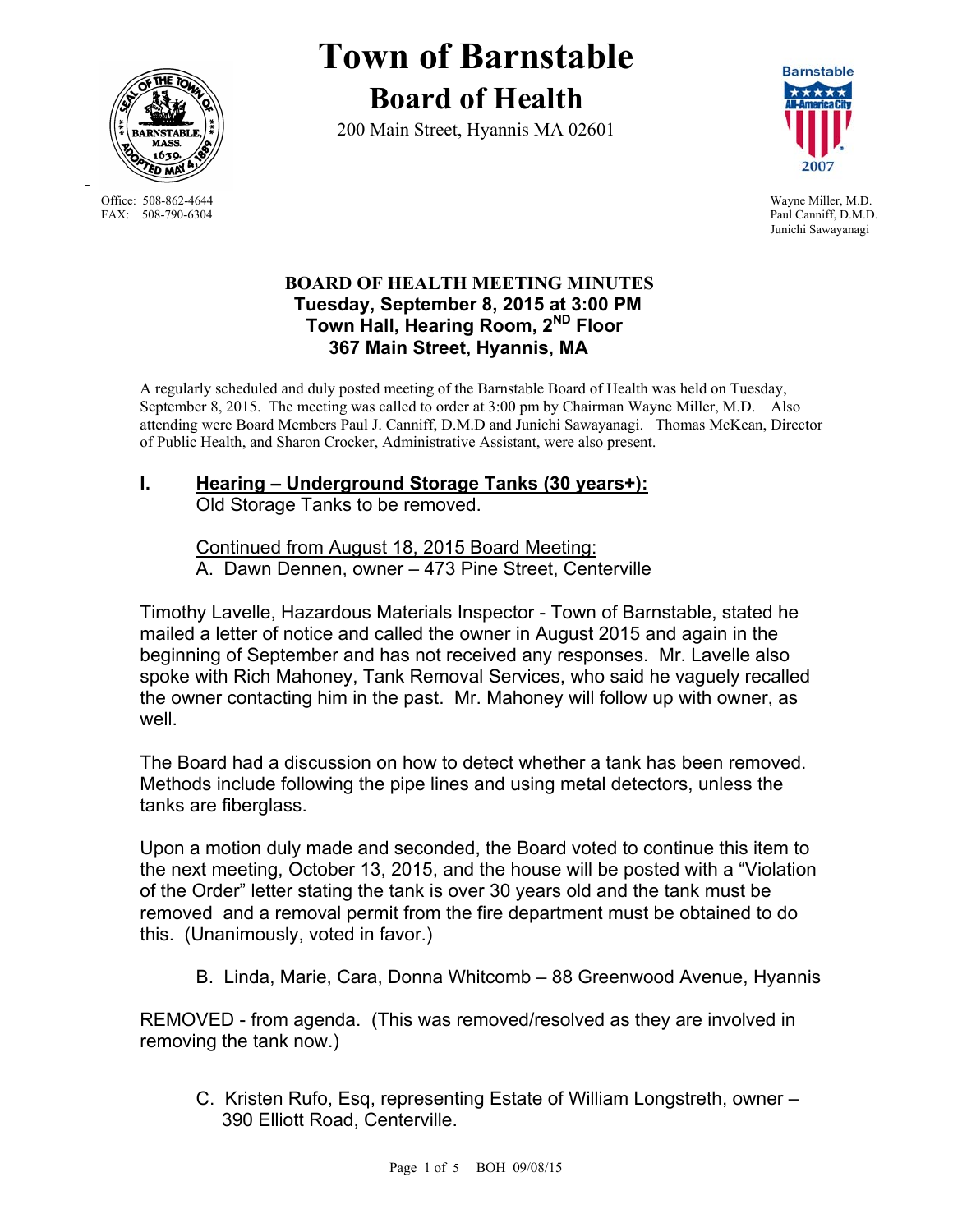Attorney Kristen Rufo stated she represents Broadway National Bank who is the personal representation of the Estate of William Longstreth. Mr. Longstreth passed away in October 2012. At that point, they learned that there are tenants in the property and the tenants have refused to leave and refuse to allow anyone on the property.

Attorney Rufo is in litigation with tenants trying to have them removed and she asked for a six month extension. She is unable to verify whether the tank is currently being used or not.

Upon a motion duly made and seconded, the Board voted to grant a six month deadline extension for the storage tank removal. (Unanimously, granted in favor.)

D. Sally Allen, Trustee – 93 Marquand Drive, Marstons Mills.

RESOLVED - prior to meeting.

### **II. Hearing – Stable (Continued)**

Kathy Woodbury, horse stable operator, and Mrs. Richard Koppen, property owner – 365 Sampson Mill Road, Cotuit, for failure to remove waste from all the paddocks and surrounding areas.

RESOLVED - prior to meeting.

### **III. Hearing – Food: HAACP Plan**

Edward Rosario, Eclectic Café – 606 Main Street, Hyannis, critical and recurring violations for using cryovac and sous vide equipment without a Hazard Analysis and Critical Control Plan (HACCP).

Upon a motion duly made and seconded, the Board voted to 1) uphold the Cease & Desist order on the cryovac machine until a HACCP plan is approved, 2) attach "custody tape" on the machine to verify no use, and 3) a one-week suspension of the food permit will be upheld if this violation occurs again and the health inspectors will have authority to immediately place the suspension. (Unanimously, voted in favor.)

### **IV. Septic Variance – I/A Septic System (Continued):**

A. Matthew Costa, Cape & Islands Engineering, representing Linda Warren, Trustee – 55 Hi-Ona-Hill Road, Centerville, Map/Parcel 207-092-001, 20,147 square foot parcel, four bedroom Innovative Alternative Fast Septic System, MA DEP interpretation.

POSTPONED until October 13, 2015 meeting.

### **V. Septic Variance:**

A. David Coughanowr, Eco-Tech, representing Federal National Mortgage Association, owner – 64 Hampshire Avenue, Hyannis, Map/Parcel 291-137, 13,614 square feet parcel, septic repair, setback variance requested.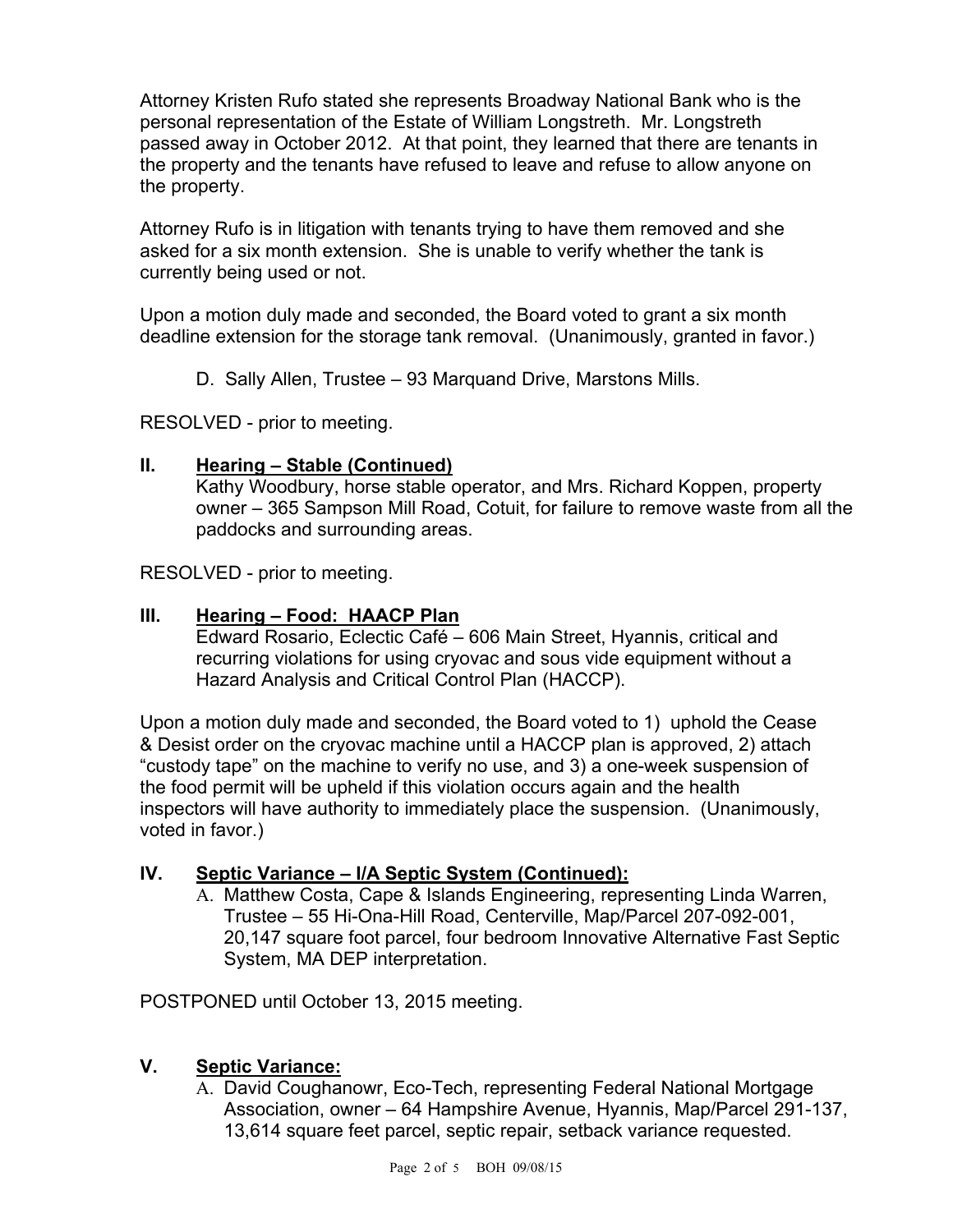Dr. Miller explained that the system has had a hydraulic failure, but aside of that, the system is an automatic failure due to the fact that the distance from groundwater is less than four feet.

Upon a motion duly made and seconded, the Board granted the variances on the plan with the following conditions: 1) a monolithic tank is installed, 2) a monolithic pump chamber is installed, and 3) a four-bedroom deed restriction be recorded at the Barnstable County Registry of Deeds with an official copy of the deed restriction to be filed with the Public Health Division. (Unanimously, voted in favor.)

B. Darren Meyer, Meyer & Sons, representing Gail Kendall, Trustee Dewitt Family Realty Trust, owners – 120 East Bay Road, Osterville, Map/Parcel 140-163, 0.63 acre lot, septic repair, setback variance requested.

Upon a motion duly made and seconded, the Board voted to grant the approval of the plan with the following conditions: 1) the plan will be revised to show the buoyancy calculations, 2) a five-bedroom deed restriction will be recorded at the Barnstable County Registry of Deeds with an official copy of the deed restriction will be filed with the Public Health Division, and 3) Mr. Meyers will verify whether the tank is a 1000 or a 1500 gallon tank. (Unanimously, voted in favor.)

## **VI. Discussion:**

A. Michael and Paula Picard, owners – 288 South Main Street, Centerville, septic repair, discussion of failed septic and I/A septic systems.

Much of the discussion focused around the separation of the system to groundwater. The current system also had hydraulic failure. The outcome came down to a choice of a mound or a retaining wall, or an Innovative/Alternative (I/A) system - possibly a recirculating sand filter one.

B. Michael and Barbara Gorss and neighbors, concern of 75 Capn Jacs Road, **Centerville** 

No one was present.

### **VII. Food Variance:**

A. Lynda Allen, owner of Crystal Gardens Children Learning Center – 103-B Enterprise Road, Hyannis, MA, grease trap variance.

Ms. Allen was present. Town Engineer Roger Parsons does not have an issues granting a grease trap variance here.

The Board discussed requiring the standard use of paper plates and plastic utensils. Ms. Allen said they have a 3-bay sink to sanitize the dishes. She would like to use plates. They changed the sink to a 3 bay sink that is 9" deep and had the plumbing work done. Dr. Canniff said he believes the stipulation to use paper plates and utensils is based on septic systems and would not apply when the property is on town sewer.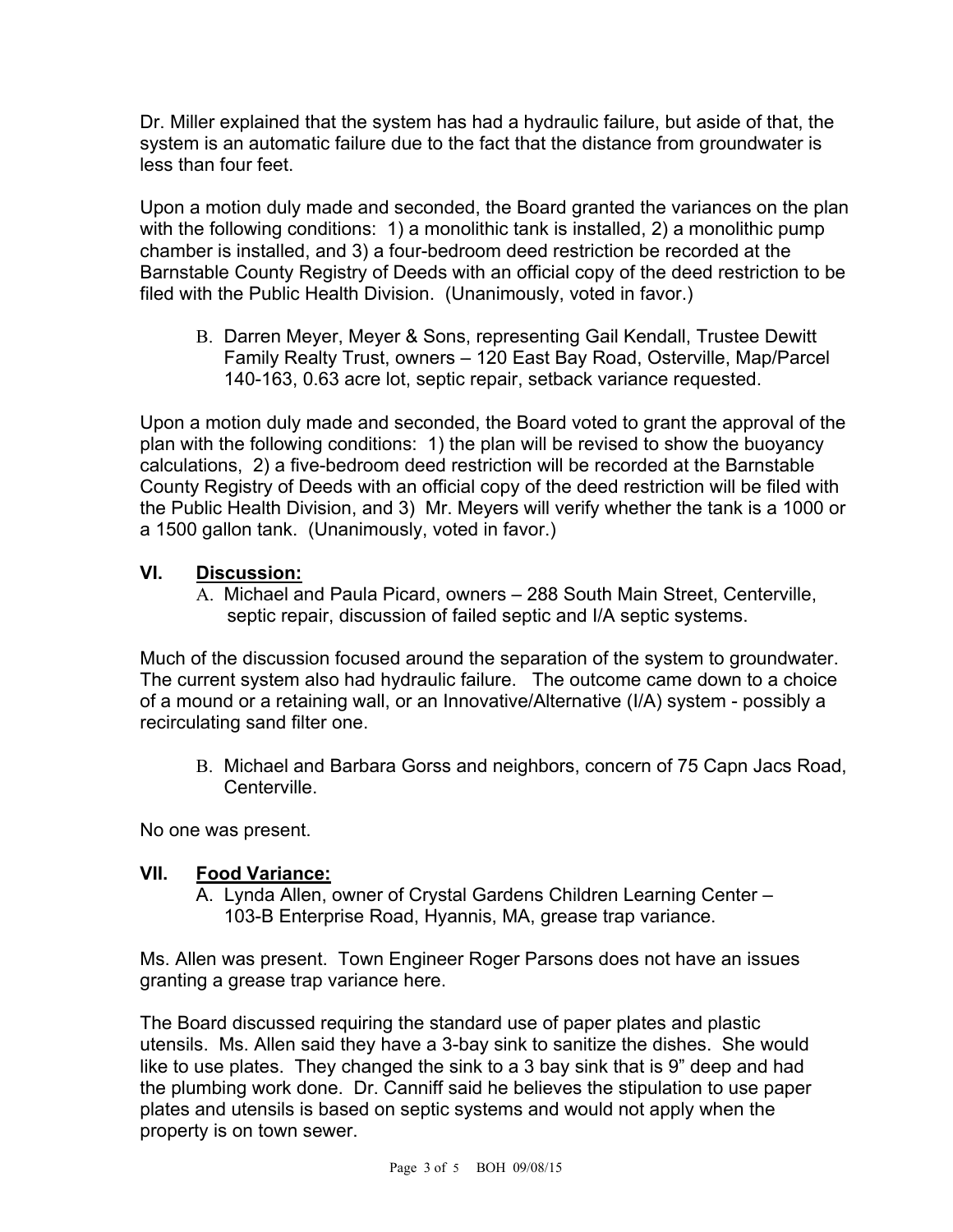Upon a motion duly made and seconded, the Board voted to grant the grease trap variance and they are not restricted to paper plates and plastic utensils. (Unanimously, voted in favor.)

B. Trish Taylor representing BJ's Wholesale Club, owner – 420 Attucks Lane, Hyannis, public health control variance – using time, 4 hours.

WITHDRAWN by BJ's Wholesale Club.

BJ's Wholesale Club will follow the warming temperatures.

## **VIII. Food – Temporary Events:**

A. Sarah Mayo, Yellow Dog Music Fest (Barnstable Land Trust, Sponsor,) to be held on September 12 at Craigville Beach Association, 915 Craigville Beach Road, Centerville, serving pre-packed sandwiches and chips in a box, oysters-shucked with lemons cocktail sauce and vinegar sauce, pizzas ordered by customers will be deliver to beach, prepackaged bags of kettle corn, pre-packaged snack foods.

Sarah Mayo was present and discussed their event.

Upon a motion duly made and seconded, the Board voted to grant the annual temporary food event with the condition that they submit the paperwork for the beer temporary food permit as well (bartender will handle the keg). There will be four temporary vendor permits at \$5.00 each. (The delivery of pizza directly to the customers and the retail pre-packaged foods will not require one.)

B. Lieutenant Davis, The Salvation Army, for Community Fun Day to be held on September 12 at 100 North Street, Hyannis, serving hot dogs, popcorn, cotton candy, snow cones, water and juice.

No one was present.

Mr. McKean stated that the staff has no issues with the event.

Upon a motion duly made by Dr. Miller, seconded by Dr. Canniff, the Board voted to approve the temporary food event. (Unanimously, voted in favor.)

### **IX. Body Artist Variance – Trainee:**

Christopher Lawrence, applicant as trainee at Black Pearl Tattoo Studio & Tattoo – 509 Main Street, Hyannis, variance for Anatomy and Physiology.

Christopher Lawrence and Alex Travassos were present.

Upon a motion duly made and seconded, the Board voted to grant the variance from the Anatomy and Physiology requirement provided that the applicant follows the Trainee program for a one-year period through September 9, 2016, as he has had extensive experience, then return to the Board. (Unanimously, voted in favor.)